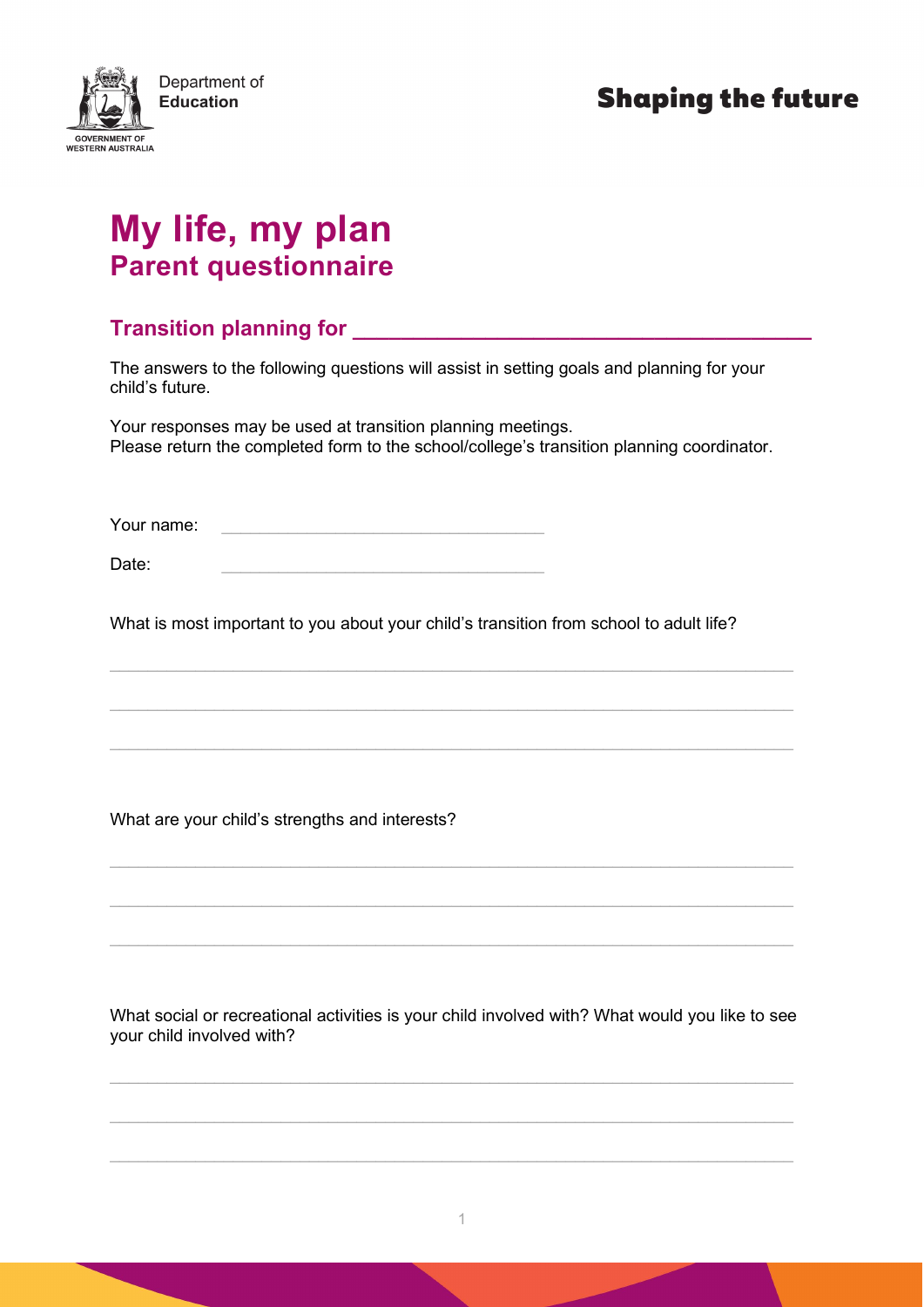What further education and training do you see your child undertaking in the future? Where do you see this happening?

 $\_$  , and the set of the set of the set of the set of the set of the set of the set of the set of the set of the set of the set of the set of the set of the set of the set of the set of the set of the set of the set of th

 $\_$  , and the set of the set of the set of the set of the set of the set of the set of the set of the set of the set of the set of the set of the set of the set of the set of the set of the set of the set of the set of th

 $\_$  , and the set of the set of the set of the set of the set of the set of the set of the set of the set of the set of the set of the set of the set of the set of the set of the set of the set of the set of the set of th

 $\_$  , and the set of the set of the set of the set of the set of the set of the set of the set of the set of the set of the set of the set of the set of the set of the set of the set of the set of the set of the set of th

 $\_$  , and the set of the set of the set of the set of the set of the set of the set of the set of the set of the set of the set of the set of the set of the set of the set of the set of the set of the set of the set of th

 $\_$  , and the set of the set of the set of the set of the set of the set of the set of the set of the set of the set of the set of the set of the set of the set of the set of the set of the set of the set of the set of th

 $\_$  , and the set of the set of the set of the set of the set of the set of the set of the set of the set of the set of the set of the set of the set of the set of the set of the set of the set of the set of the set of th

 $\_$  , and the set of the set of the set of the set of the set of the set of the set of the set of the set of the set of the set of the set of the set of the set of the set of the set of the set of the set of the set of th

 $\_$  , and the set of the set of the set of the set of the set of the set of the set of the set of the set of the set of the set of the set of the set of the set of the set of the set of the set of the set of the set of th

What type of work do you see your child doing in the future?

If your child has had work experience, what was the most positive outcome?

Are there any health or safety issues you feel should be considered in planning for the future?

 $\_$  , and the set of the set of the set of the set of the set of the set of the set of the set of the set of the set of the set of the set of the set of the set of the set of the set of the set of the set of the set of th

 $\_$  , and the set of the set of the set of the set of the set of the set of the set of the set of the set of the set of the set of the set of the set of the set of the set of the set of the set of the set of the set of th

 $\_$  , and the set of the set of the set of the set of the set of the set of the set of the set of the set of the set of the set of the set of the set of the set of the set of the set of the set of the set of the set of th

What accommodation options do you think would best suit your child when he or she is an adult (please tick one or more).

- ☐ At home
- ☐ A group home
- ☐ A shared flat
- ☐ Own flat
- ☐ Shared house
- ☐ Own house.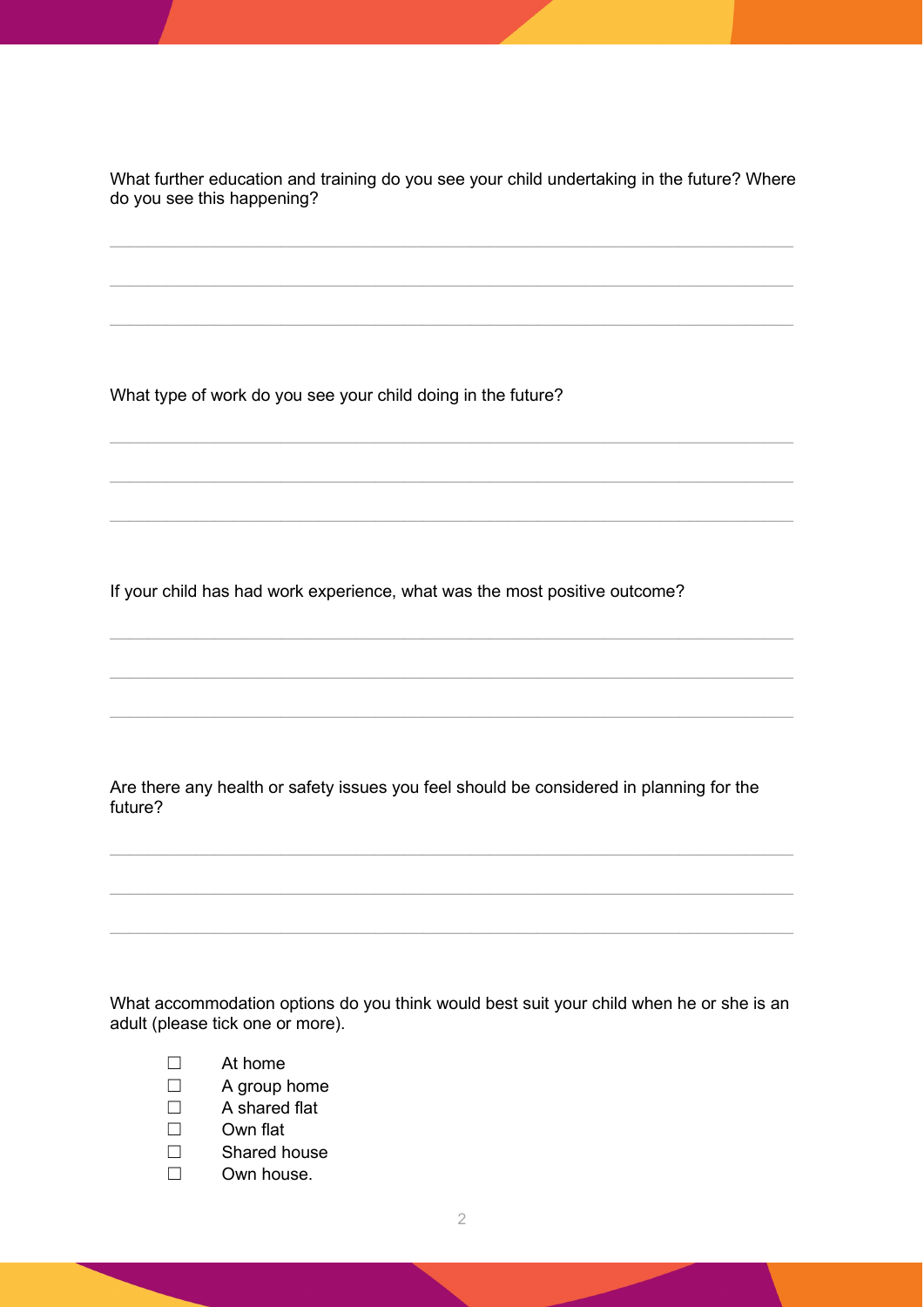Please comment.

Is your child a client of Disability Services? If so, what is the name of his or her service coordinator?

Is your child in contact with any other government or private agency that may be able to help plan for the future?

Does your child receive any financial support such as the Disability Support Pension?

What supports does your child require now and in the future?

3